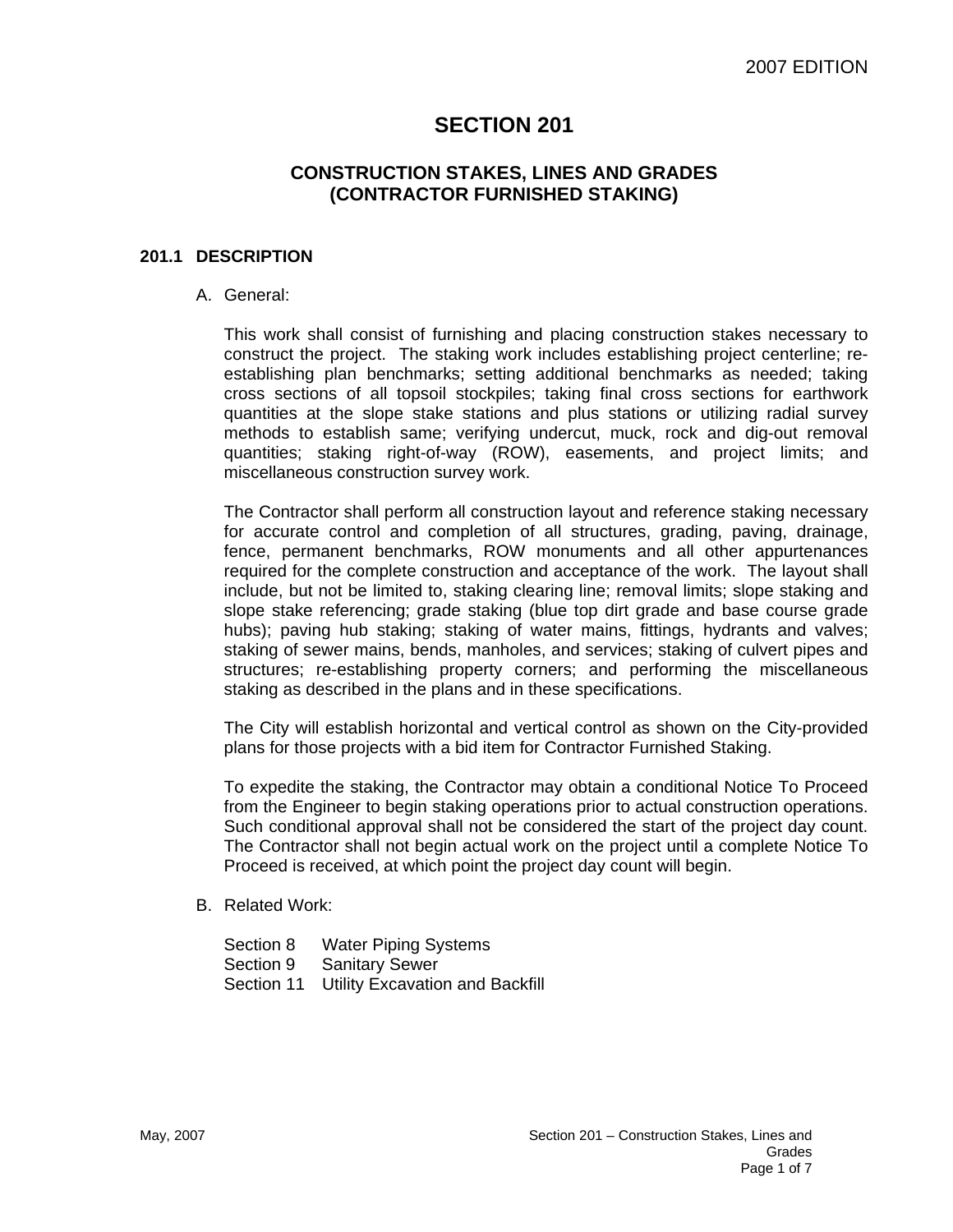# **201.2 MATERIALS**

- A. The Contractor shall furnish all staking materials of adequate quality for the purpose intended, including all stakes, stake chasers, paint, field note books, and all other materials necessary to properly perform the required work.
- B. Stakes shall be suitable for general field construction staking and shall be durable enough to last the duration of the project without undue weathering so as to make the stake illegible or difficult to read or use. Stakes that become illegible shall be remarked or reset at the Contractor's expense.
- C. Paint, when used in lieu of plastic flagging to mark survey stakes, shall be brightly colored or fluorescent to be visible from passing equipment. Paint that becomes faded shall be remarked or reset at the Contractor's expense.

Plastic flagging shall be brightly colored or fluorescent plastic ribbon securely tied to the survey stake. Plastic flagging that becomes faded, torn or dislodged shall be replaced at the Contractor's expense.

- D. Property pins/markers shall meet current South Dakota requirements for legal property monuments and shall be stamped with the licensed surveyor's number.
- E. Field note books shall be made of quality, heavy, water resistant paper and may be bound with a permanent binding or may be in loose leaf binding. Notes shall be made with a waterproof pen or pencil.

# **201.3 CONSTRUCTION REQUIREMENTS**

A. General:

The work shall be done by or under the supervision of a South Dakota Licensed Land Surveyor or a South Dakota Professional Engineer who is experienced and competent in urban street and road construction surveying and staking. The Land Surveyor or Professional Engineer shall be available to review work, resolve problems and make decisions in a timely manner. A crew chief, who is competent to perform all required surveying duties and who is under the direct supervision of the surveyor or engineer, shall be onsite to supervise and/or perform the staking in the absence of the surveyor or engineer on the project.

The Contractor shall submit qualifications and work experience history of the surveyor or engineer who will be supervising the construction survey work. This information shall be submitted two weeks prior to beginning the staking for review by the engineer.

If necessary, a South Dakota Registered Land Surveyor will be required to reestablish property corners as required by South Dakota Law. The Contractor shall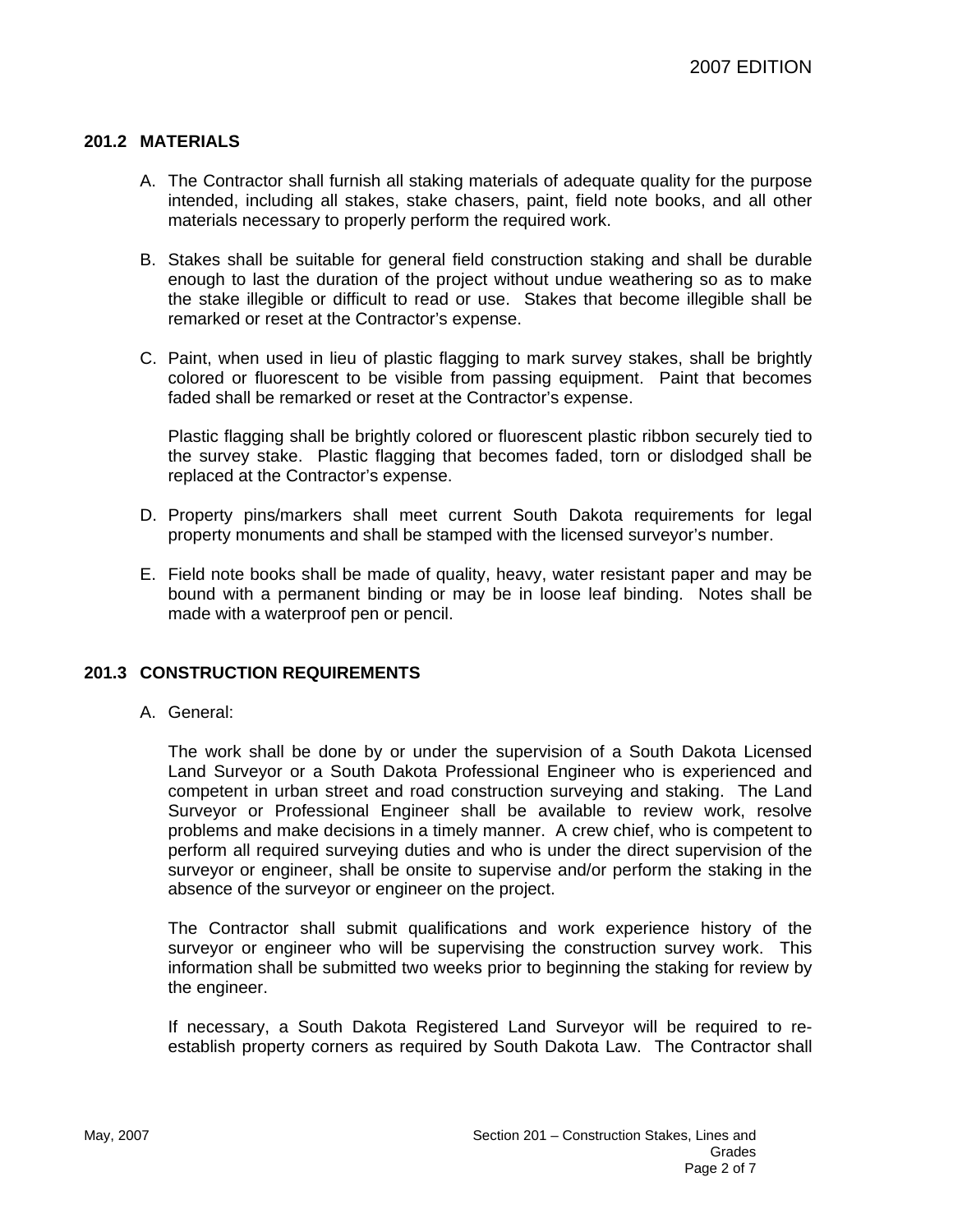submit the name and registration number of the land surveyor who will perform the corner and monument relocation work on the project.

The Contractor shall also submit a proposed starting date of the staking and the anticipated surveying work schedule, and these dates must be consistent with the anticipated construction work schedule.

All stakes, references, line, grades, and batter boards required shall be furnished, set, and properly referenced by the Contractor's surveyor or engineer. The survey and staking shall be consistent with standard engineering practices and shall be approved by the Engineer.

The Contractor, through the Contractor's surveyor or engineer, shall be responsible for the accuracy of the staking. All errors and discrepancies found on previous surveys, plans, or specifications shall be called to the attention of the Engineer prior to proceeding with further survey and construction work.

The overall supervision of the construction staking personnel shall be the responsibility of the Contractor. Any deficient survey layout or staking performed by the Contractor's surveyor or engineer, or any unreported errors in previous surveys that may result in construction errors, shall be corrected by the Contractor at no additional cost to the City.

Field notes shall be kept in conventional, handwritten note books or in a computerized form acceptable to the Engineer. Notes shall be kept in a clear, orderly and neat manner, with all pertinent information duly noted therein. The note books shall become the property of the City upon completion of the project. The field notes are subject to inspection and review by the Engineer at any time during the project.

If required, final cross sections (terrain data), where required, shall be submitted to the Engineer in an electronic file compatible with City survey and computer equipment. The Contractor shall convert the terrain data, as necessary, to suitable format compatibility at no additional expense to the City prior to submittal. Printed cross sections showing original sections and as-constructed data shall be submitted, where required, to the Engineer upon completion of the project.

The Contractor shall be responsible for the placement and preservation of ties and references to all control points which are necessary for the accurate re-establishment of all benchmarks, base line(s), centerline(s) and property pins and ROW markers shown on the plans or found on or adjacent to the project. Prior to construction, a licensed land surveyor shall verify existing property pins or lost property pins and record his findings for all possible property pin locations within the construction limits.

The establishment of permanent bench levels and permanent alignment points will be furnished as a contract item in the proposal when required. The Contractor shall stake the locations of the benchmarks as called for on the plans or as directed by the Engineer. The City will establish the elevations and coordinates at a later date.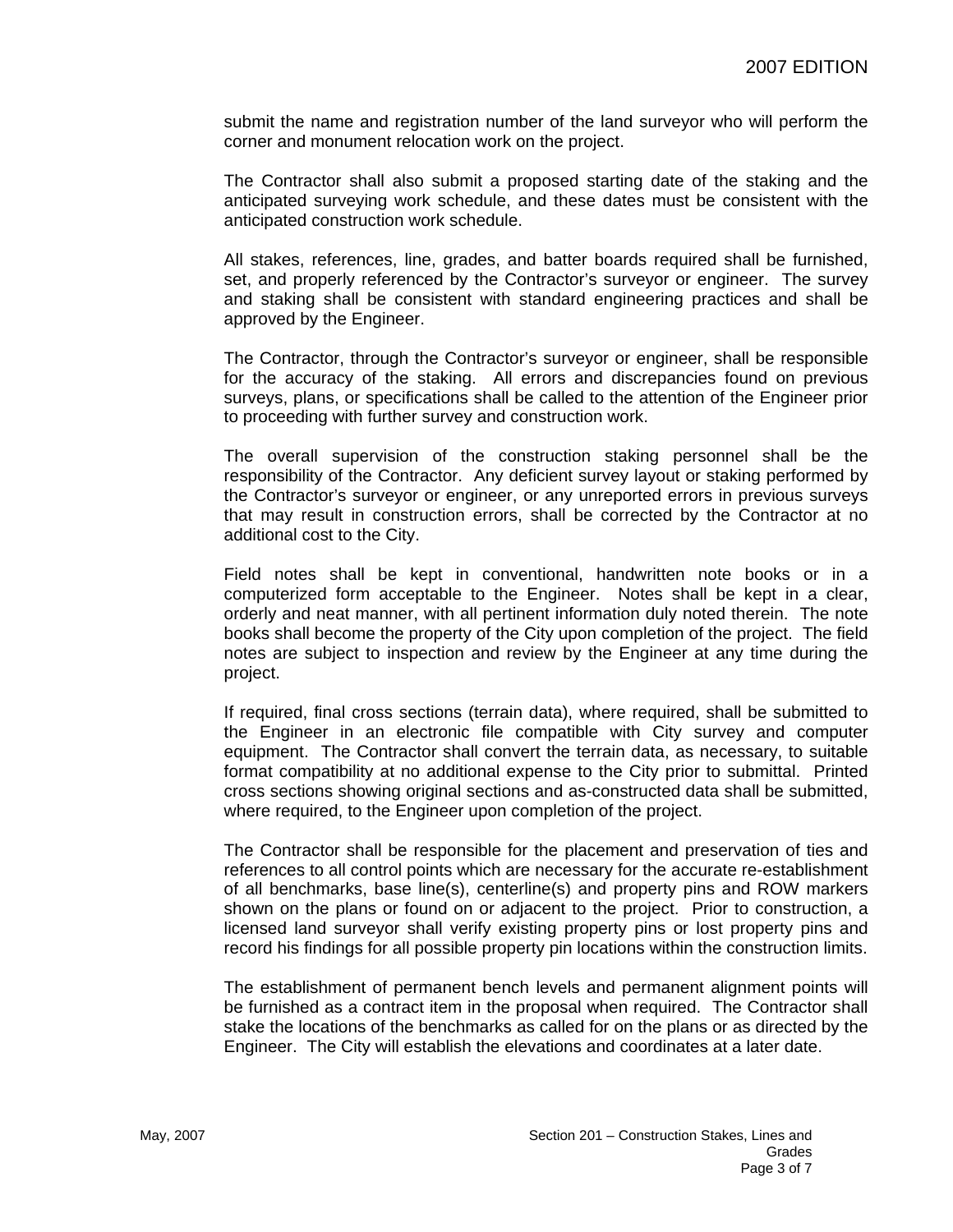Stakes which are damaged, destroyed or made unusable during construction shall be replaced by the Contractor at no additional expense to the City.

The engineer may check the accuracy and control of the Contractor's survey work at any time. The checks performed by the Engineer will not relieve the Contractor of the responsibility for the accuracy of the survey layout or the construction work.

The level circuit to check the plan benchmarks shall be run the full length of the project.

B. Slope Staking:

Slope stakes shall be set at the catch points. The slope stake reference hubs shall be offset behind the slope stake a sufficient, set, consistent distance to prevent disturbance during construction. Slope stake referencing shall be approved by the Engineer.

Slope stakes shall reference the subgrade shoulder or toe of the back slope and shall be set at intervals consistent with the plans stations. Horizontal curves and vertical curves will require additional slope stakes set at intervals sufficient to maintain adequate grade and line control. Slope stake tolerances shall be  $\pm 0.2$  feet (60.0 mm) horizontal and ±0.1 feet (30.0 mm) vertical. Slope stake reference hubs shall reference the subgrade shoulder and tolerances will be  $\pm 0.2$  feet (60.0 mm) horizontal and ±0.05 feet (15.0 mm) vertical.

The Contractor shall retain the slope stakes and hub references until the grading work is completed and accepted by the Engineer.

C. Grade Staking:

The grade finishing stakes (blue tops) for grade elevations and horizontal alignment shall be set on the roadway centerline and at each shoulder at the top of the subgrade. Where additional lanes are to be constructed, additional blue tops shall be set at the extended shoulder distance at the additional lane edge.

Transverse distance between blue tops shall not exceed 20 feet (6 meters). Intermediate blue tops will be required and shall be approved by the Engineer when transverse distance exceeds this value.

The blue top grade stakes shall be set at station intervals consistent with the plans not to exceed 100 feet on tangents and 50 feet on horizontal or vertical curves (English unit plans) or 20 meters (metric unit plans). The horizontal tolerance is  $\pm 0.2$ feet (60 mm) and the vertical tolerance is  $\pm 0.02$  feet (6 mm).

The Contractor shall furnish stakes of sufficient length to provide a solid set in the ground. Half length lathe stakes or stake chasers shall be placed adjacent to or on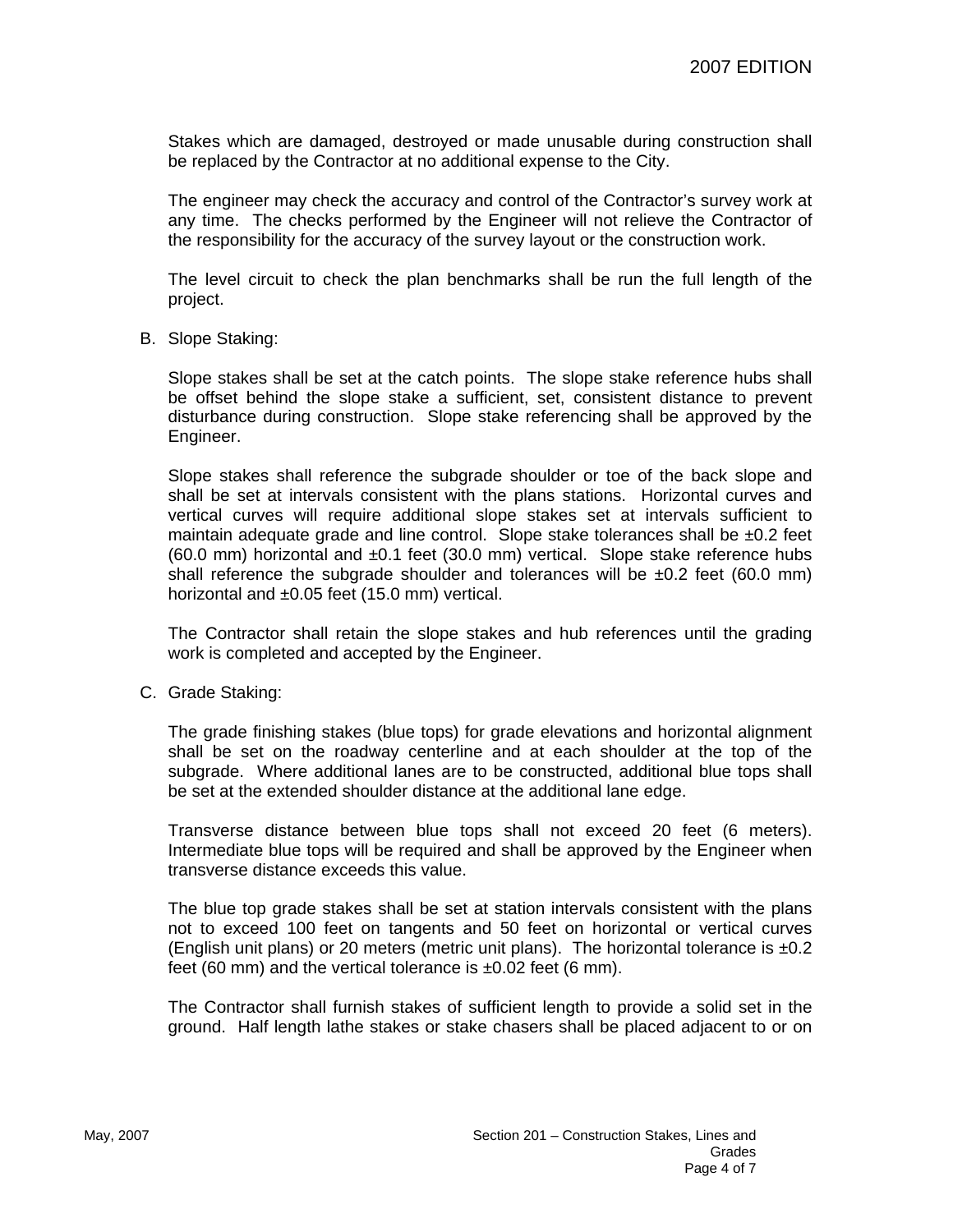the blue top hubs for guards. Stakes not meeting these requirements shall be reset at no additional expense to the City.

The Contractor shall retain the shoulder blue tops and guards through placement of the gravel base course material.

When the contractor is required to set grade stakes at the top of the gravel base course surfacing material, the blue tops shall remain in place until the gravel base course surfacing material is finish graded and accepted by the engineer.

Paving hubs for Portland Cement Concrete paving shall be set at a maximum longitudinal distance of 25 feet (8 meters). Closer spacing which may be required by the paving contractor will be at no additional expense to the City. Horizontal and vertical tolerance is ±0.02 feet (6 mm).

Grading, blue top and paving hub notes will become the property of the City.

D. Structure Staking:

Stake and reference bridges and box culverts to ensure adequate horizontal and vertical control of the substructure and superstructure components. Stake and reference the bridge chord or the bridge tangent. Stake and reference the centerline of each pier, bent, and abutment. Stake the centerline for pipe or box culverts in both transverse and longitudinal directions.

If retaining wall design is required as part of the construction, the wall designer must be provided with original ground profile data prior to beginning the design. The Contractor shall set adequate stakes for vertical and horizontal control during retaining wall construction.

Stakes for structures and retaining walls shall have a horizontal tolerance of  $\pm 0.04$ feet (12 mm) and a vertical tolerance of  $\pm 0.02$  feet (6 mm).

E. Re-establish Property and ROW Markers:

All property corners, ROW markers and bench marks shall be carefully referenced and replaced by a licensed land surveyor. Known property corners, ROW markers and bench marks are shown on the plans. Other monuments may exist within or adjacent to the project limits and shall be referenced as they are found and replaced as necessary at no expense to the City. Prior to construction, a licensed land surveyor shall verify existing property pins or lost property pins and record his findings for all possible property pin locations within the construction limits.

F. Miscellaneous Staking:

Miscellaneous staking shall include the following work: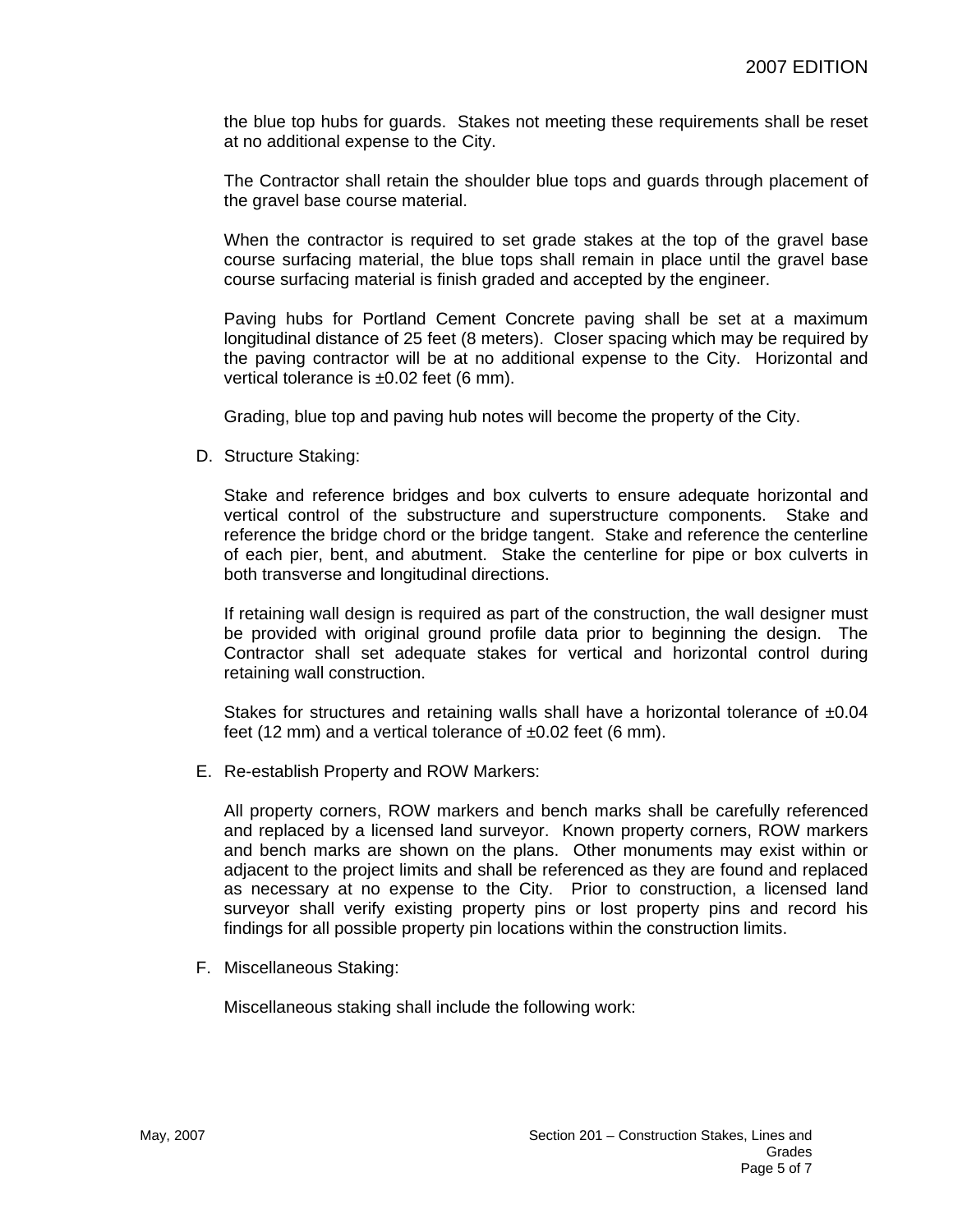- a. Final earthwork (or terrain data) cross sections at the same intervals, stations and plus stations as the original cross sections;
- b. Approach road/driveway staking;
- c. Topsoil measurement;
- d. Special ditch/drainage staking;
- e. Staking and/or measurement of sub-excavation, muck excavation, rock excavation, undercut excavation and dig-outs;
- f. Staking of signs, pavement markings, guardrail, curb and gutter, light poles, conduit, junction boxes and irrigation systems, and related items;
- g. ROW staking;
- h. Water and sanitary sewer mains and services including pipe, manholes, valves, bends, fittings and related items;
- i. Mark limits of removal items (trees, foundations, curb and gutter, sidewalk, etc.);
- j. Storm pipe culvert and storm sewer staking including drop inlets, manholes and related items.

Minor location and grade adjustments that are necessary to properly stake the pipe shall be approved by the Engineer prior to the pipe installation. Set reference stakes for the storm sewer inlet and outlet locations. Stake ditches and special inlet and outlet grades to ensure proper drainage.

The horizontal tolerance for water and sanitary sewer main and storm sewer staking is  $\pm 0.05$  feet (15 mm) and the vertical tolerance is  $\pm 0.03$  feet (9 mm).

# **201.4 METHOD OF MEASUREMENT**

Staking shall be lump sum when shown as lump sum in the proposal. When staking is stated as an hourly item, the Contractor shall submit and certify a daily log of hours worked by each survey crew on the project. Removing and resetting Property Pins shall be per each when shown in the proposal. If not included in the proposal, removing and resetting Property Pins shall be considered incidental to the Construction Staking bid item and no separate measurement will be made. Verification of property pin locations will be considered incidental to the item for removing and resetting property pins and no separate measurement will be made.